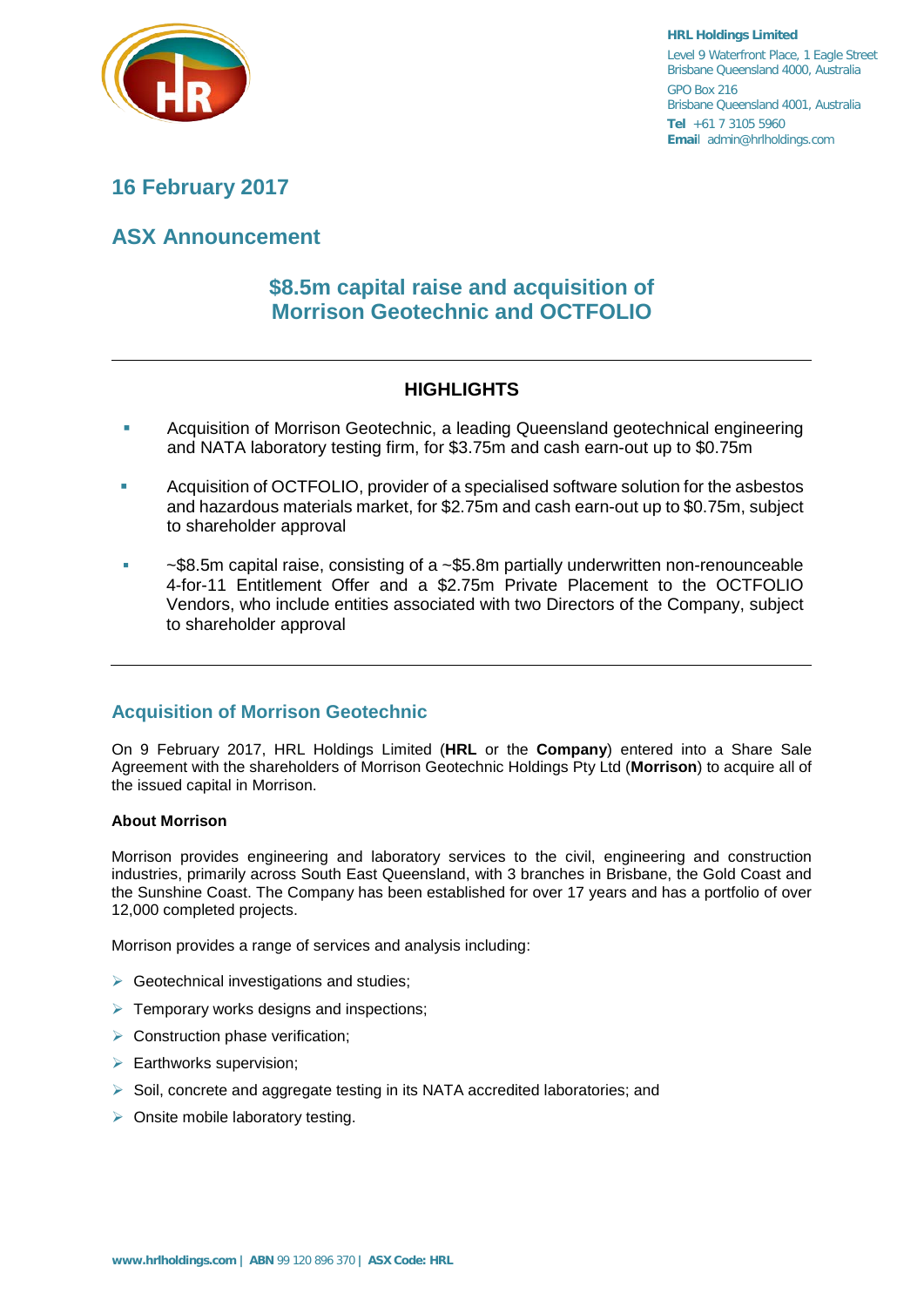

# **Strategic Rationale**

HRL has identified the following key strategic reasons to acquire Morrison:

| <b>Established Performing Business</b> |                                                                                                          | <b>Industry Leading Performance</b> |                                                                                                                             |
|----------------------------------------|----------------------------------------------------------------------------------------------------------|-------------------------------------|-----------------------------------------------------------------------------------------------------------------------------|
| ✓                                      | High level of repeat revenues with around 65%                                                            | ✓                                   | 3-year average normalised EBITDA of \$1.3 million                                                                           |
|                                        | revenues deriving from existing major customers<br>and referrers                                         | $\checkmark$                        | Consistent revenues in excess of \$7.5 million over<br>the past 4 years                                                     |
| ✓                                      | Blue-chip customer base                                                                                  | ✓                                   | Average gross profits margins of around 39% over                                                                            |
| ✓                                      | Operated by an experienced and qualified<br>management team who are continuing after                     |                                     | the past 4 years                                                                                                            |
|                                        | acquisition                                                                                              | ✓                                   | Average EBITDA margins of around 12% over the<br>last 4 years, growing to 17% in the last 2 years.                          |
| ✓                                      | Balanced portfolio of clients with its top 10<br>customers accounting for only around 54% of<br>revenues | ✓                                   | Consistent and successful focus on high margin<br>work                                                                      |
| ✓                                      | Diversified revenues sourced across NATA<br>laboratory and engineering services over 3                   | ✓                                   | Very low levels of bad debts due to repeat tier 1<br>client base                                                            |
|                                        | locations                                                                                                | ✓                                   | Strong working capital position                                                                                             |
| ✓                                      | Synergy achieved between services with large<br>scale engineering work generating laboratory<br>work     |                                     |                                                                                                                             |
|                                        |                                                                                                          |                                     |                                                                                                                             |
|                                        | <b>Significant Competitive Advantage</b>                                                                 |                                     | <b>Tangible Opportunities for Growth</b>                                                                                    |
| ✓                                      | Highly regarded brand - established 17 years                                                             | ✓                                   | Recent project wins have increased the Business'                                                                            |
| ✓                                      | Limited direct competition of comparable                                                                 |                                     | pipeline for the next 12-24 months                                                                                          |
|                                        | geotechnical firms with credible scale due to<br>breadth of engineering and laboratory expertise         | ✓                                   | Recent ISO9001accreditation will enable the<br>Business to bid for a greater range of work                                  |
| ✓                                      | Operate at scale with 58 staff across 3 locations                                                        | ✓                                   | Recent Pre Qualified Contractor status with                                                                                 |
| ✓                                      | Exceptionally loyal and experienced workforce                                                            |                                     | Department of Housing and Public Works could<br>generate new revenues                                                       |
| ✓                                      | Portfolio of over 12,000 completed projects                                                              | ✓                                   | Application of resources could enable the                                                                                   |
| ✓                                      | 50 to 60 active clients at any one time                                                                  |                                     | business to qualify for tier 1 contractors and                                                                              |
| ✓                                      | NATA and ISO9001 accredited                                                                              |                                     | developers                                                                                                                  |
| ✓                                      | Pre-Qualified Contractor with QLD Dept. Housing<br>and Public Works                                      | ✓                                   | Opportunity for regional expansion (such as<br>Toowoomba) by increasing human resource and<br>project management capability |
| ✓                                      | Standing Offer Arrangement with QLD Dept.<br><b>Transport and Main Roads</b>                             |                                     | Investment in technologies to support field staff<br>real-time data collection and sample registration                      |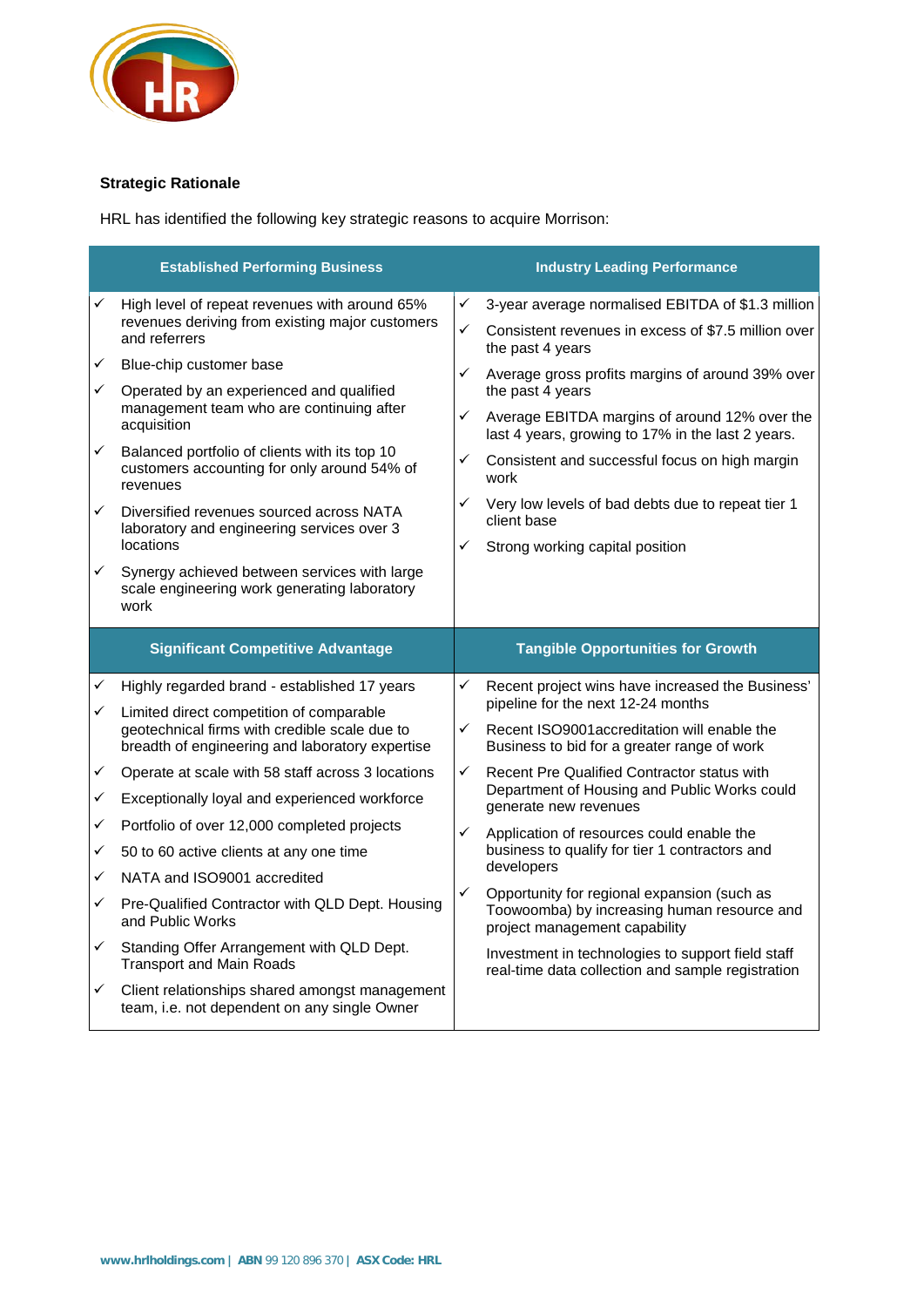

## **Acquisition Details**

In consideration for 100% of the share capital of Morrison, HRL will pay a purchase price of up to \$4,500,000 to the vendors of Morrison (**Morrison Vendors**).

The purchase price is broken down as follows:

- $\triangleright$  \$3,750,000 cash on completion of the Morrison acquisition; and
- $\triangleright$  Up to \$750,000 cash earn-out, based on financial performance of Morrison and tenure of the Morrison Vendors.

The earn-out consideration is based on the Morrison business achieving a target earnings before interest and taxes (**EBIT**) for the 12 months after settlement, according to the schedule tabled below:

| <b>EBIT</b>                       | <b>Earn-Out Consideration</b> |
|-----------------------------------|-------------------------------|
| Less than \$1.1 million           | Nil                           |
| \$1.1 to less than \$1.3 million  | \$250,000                     |
| \$1.3m to less than \$1.5 million | \$500,000                     |
| \$1.5 million or above            | \$750,000                     |

If achieved, the earn-out consideration will be paid in two tranches:

- $\geq 50\%$  after 12 months following settlement; and
- $\geq 50\%$  in 12 equal monthly instalments thereafter.

Payment of the earn-out consideration is also contingent on the four Morrison Vendors' continuing service with Morrison. The Morrison Vendors will remain employed with Morrison for a minimum period of two years after acquisition. In the event where the Morrison Vendors' employment is terminated prior to completing one year of service, no earn-out consideration is payable. If the Morrison Vendors' employment is terminated after one year but before the minimum two-year period, the earn-out consideration will be reduced proportionately to the length of time not employed.

Completion of the Morrison acquisition is conditional on a number of events including:

- $\triangleright$  HRL receiving finance for payment of the purchase price;
- $\triangleright$  Morrison having a minimum working capital position of \$150,000 as at the date of completion; and
- $\triangleright$  Other conditions which are standard for a transaction of this nature.

# **Proposed acquisition of OCTFOLIO**

On 14 February 2017, HRL entered into a Share Sale Agreement with the shareholders of Integrated Holdings Group Pty Ltd (**IHG**) to acquire 100% of the issued capital in IHG. IHG is the holding entity of OCTFOLIO Pty Ltd (**OCTFOLIO**) and has no other operations or assets.

IHG is owned by:

- $\triangleright$  Tulla Property Partners Pty Lt as trustees for the Tulla Property Partners Trust (an entity associated with Kevin Maloney; and
- $\triangleright$  Darren Anderson and Julie Anderson as trustees for the DG and JE Anderson Family Trust (an entity associated with Darren Anderson); and
- $\triangleright$  Craig Anderson and Amanda Anderson as trustees for the CM & AM Anderson Family Trust; and
- $\triangleright$  Gregory Anderson and Nancy Anderson as trustees for the GJ & NJ Anderson Family Trust,

(collectively **Octfolio Vendors**)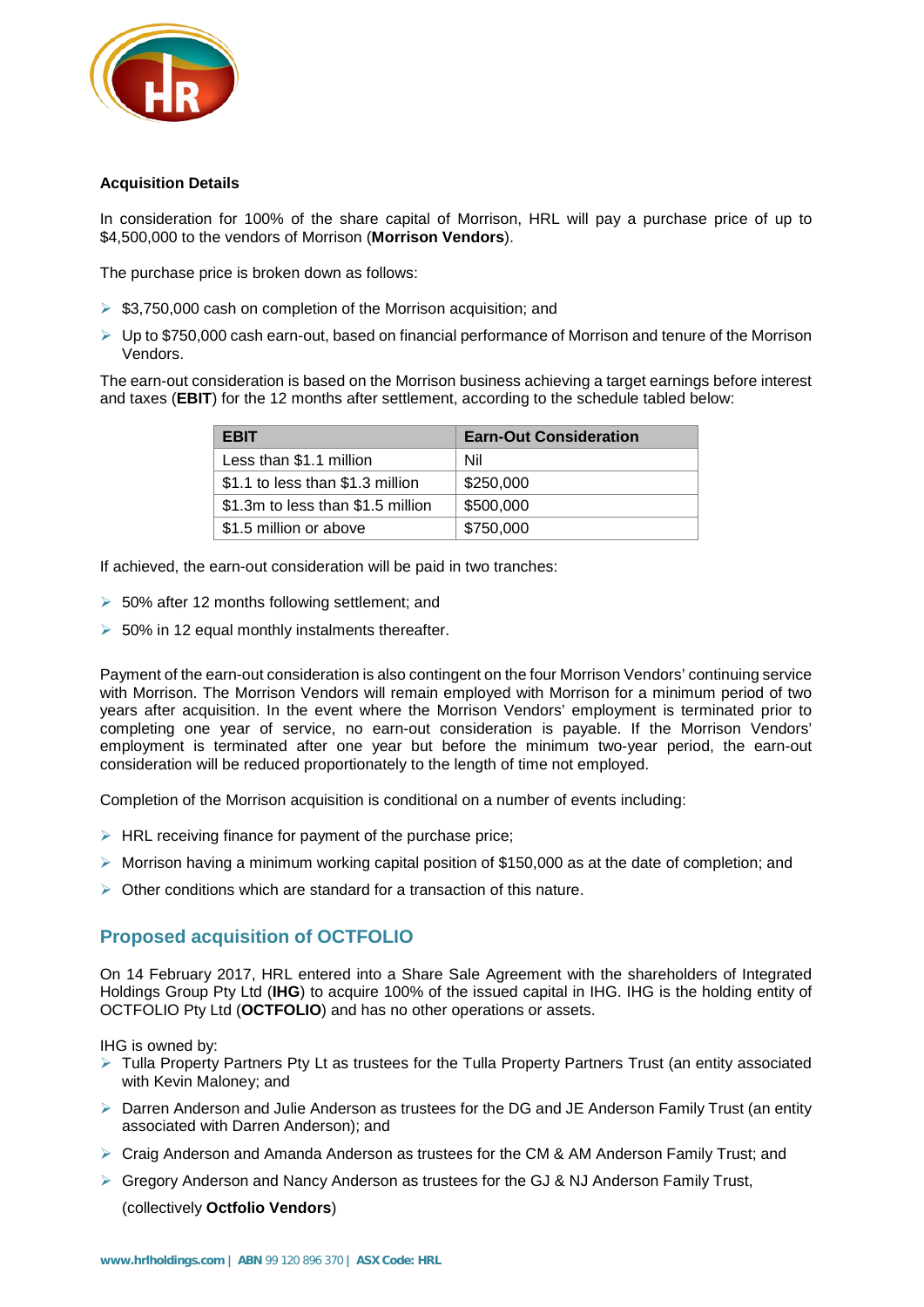

## **About OCTFOLIO**

OCTFOLIO is an Australian-based specialised software vendor focused on the development and implementation of:

- $\triangleright$  Information management software solutions for asbestos and hazardous materials;
- $\triangleright$  Innovative field management software solutions; and
- $\triangleright$  Customised compliance solutions and applications relating to workplace health and safety.

OCTFOLIO provides the following services:

- $\triangleright$  Hosting of HAZMAT compliance data and registers;
- $\triangleright$  Quality management systems:
- $\blacktriangleright$  Laboratory management systems;
- $\triangleright$  Field surveying tools;
- $\triangleright$  On demand programming services;
- $\triangleright$  Data migrations; and
- $\triangleright$  Training.

#### **Strategic Benefits**

HRL has identified 3 key strategic reasons to acquire the OCTFOLIO business:

**Laboratory Analysis**

aboratory Analysi.

### *1. Complementary and Enhanced Service Offerings to HRL's Existing Businesses.*

The OCTFOLIO software is substantially differentiated from current solutions and provides a key point of difference for HRL from other environmental service businesses. The software has been a significant contributor to HRL's current success winning large ongoing contacts with 'tier-1' corporate and government clients and is expected to continue to be so into the future.

Acquisition of the OCTFOLIO business allows HRL to protect the third pillar of its strategic point of difference, allowing HRL to secure large facility provider contracts.

**Field Sampling** Field Sampli

client response times Digital collection to

Capacity to service

**Geographic** coverage

Qualified staff

ensure efficient and accurate data

Turn around times IANZ/ NATA accreditation

Customer has single point of accountability for results (field and lab are same business)

Integrated Octfolio system between field sampling and **laboratory** 

**Smart management** of data for client

**Reporting solution** Reporting solution Opportunity for additional revenue stream through **Octfolio**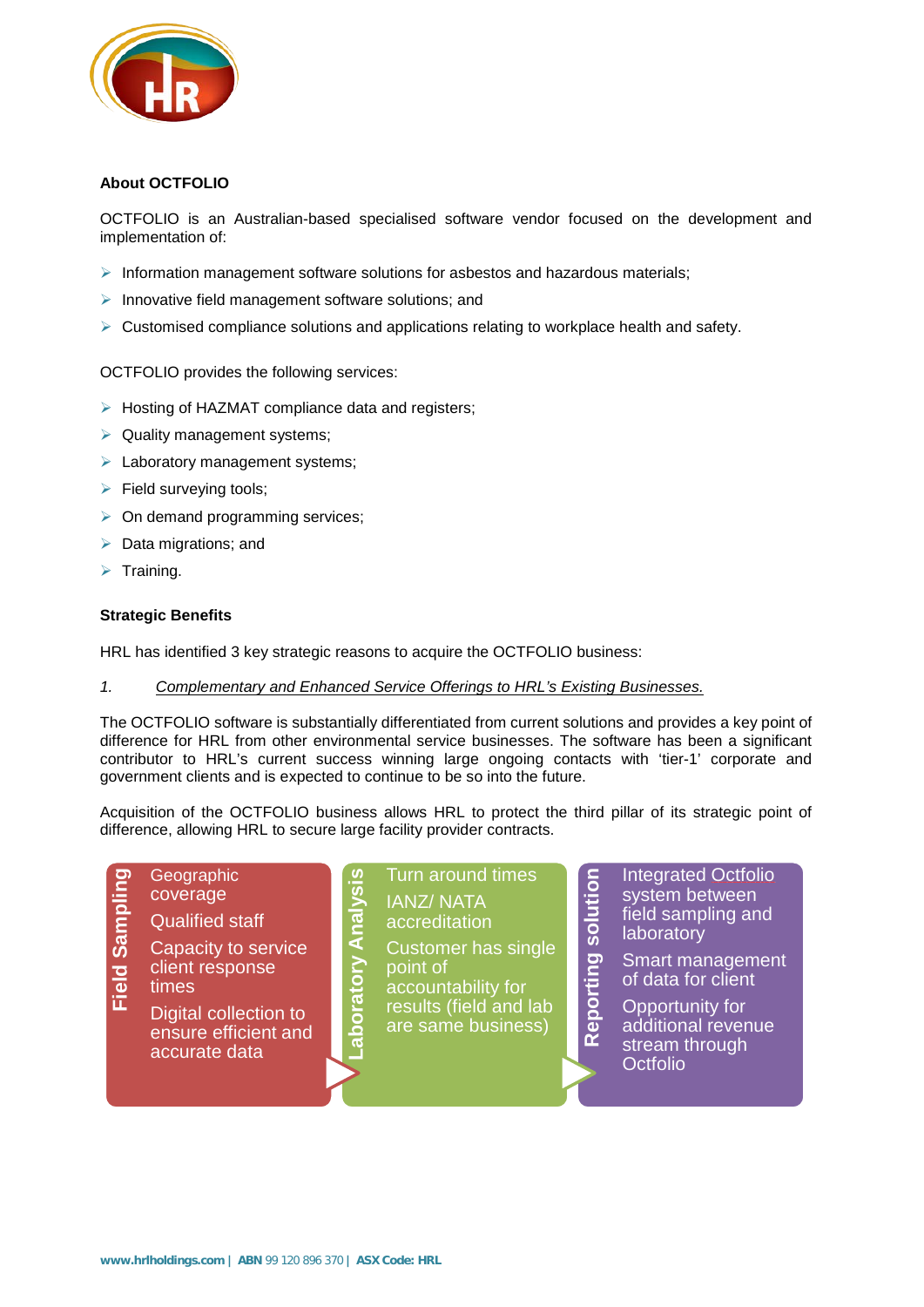

## *2. Exposure to Other HAZMAT Revenue Streams.*

OCTFOLIO has been successful in its own right in securing long-term contract to host client's HAZMAT registers and data that are not related to HRL. Examples of which include, but are not limited to:

- Adelaide City Council
- $\triangleright$  Centacare
- ▶ Mackay Regional Council
- Northern Territory Christian Schools
- Northern Territory Department of Health
- Tasmania Department of Education
- Tasmania Department of Health

On acquisition, HRL will immediately benefit from these contracts and will be able to directly market its other field services to these organisations.

Assuming the successful completion of the acquisition of Morrison, HRL intends to roll out the OCTFOLIO laboratory management system and field surveying module to deliver labour efficiencies and minimise data risk in this business.

HRL may also potentially licence the OCTFOLIO software to other HAZMAT service providers in geographic territories where it is not cost effective for the HRL Group to provide field services.

#### *3. Expand OCTFOLIO to Different Markets.*

The OCTFOLIO product is primarily used for HAZMAT registers and data collection may be adapted to cover a much wider range of asset tracking and auditing. HRL would look to quickly roll out additional modules and market, through a reseller network, OCTFOLIO to a much wider range of asset managers and owners.

Identified new market opportunities include:

- Fire and sprinkler systems;
- Ladders;
- Health and safety compliance;
- Security and disability access;
- Building condition and warrant of fitness;
- $\triangleright$  Electrical test and tag.

Most of the service providers operating in these industries collect and control the data directly. OCTFOLIO is marketed to the asset owner/operator and allows them to take back ownership of their data. This gives analytical power to the asset owner and permits smarter decisions around procurement and risk management across their portfolio.

#### **Acquisition Details**

In consideration for 100% of the share capital in IHG (the holding entity for OCTFOLIO), HRL will pay a purchase price of up to \$3,500,000 to the OCTFOLIO Vendors.

The purchase price is broken down as follows:

- ▶ \$2,750,000 cash on completion of the IHG acquisition; and
- $\triangleright$  Up to \$750,000 cash earn-out consideration, based on financial performance of OCTFOLIO.

The purchase price is subject to adjustments pursuant to the IHG Share Sale Agreement. The OCTFOLIO Vendors are liable for all taxes payable until settlement. If lodgement of the tax return results in a refundable position this will be passed back to the OCTFOLIO Vendors.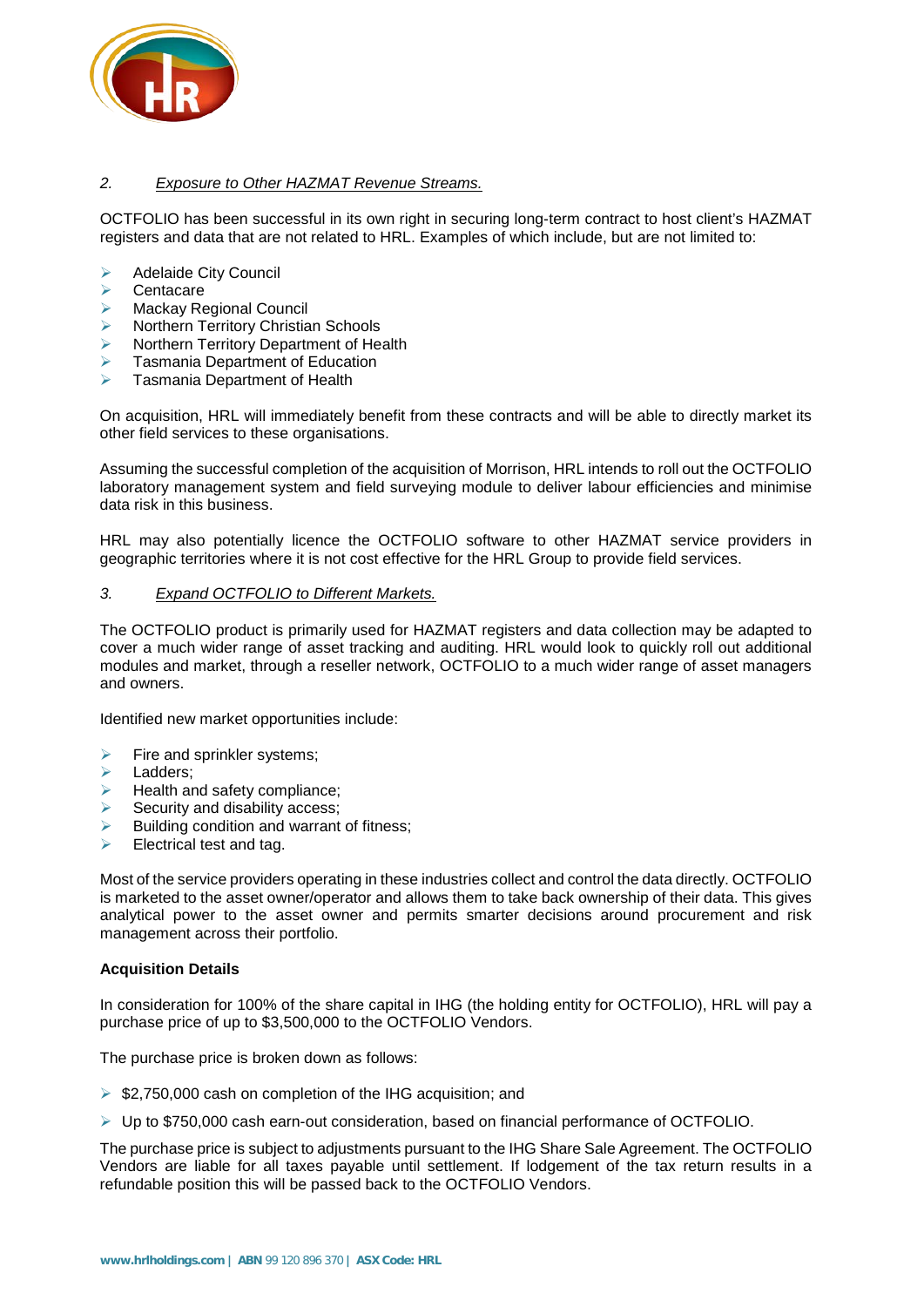

The earn-out consideration is based on the OCTFOLIO business achieving a target EBIT for the 24 months after settlement, according to the schedule tabled below:

#### **Tranche 1**

| 12 Months Post-Acquisition EBIT | <b>Earn Out Consideration</b> |  |
|---------------------------------|-------------------------------|--|
| Less than \$300,000             | Nil                           |  |
| Not less than \$300,000         | \$375,000                     |  |

#### **Tranche 2**

| 13 Months to 24 Months Post-Acquisition EBIT | <b>Earn Out Consideration</b> |
|----------------------------------------------|-------------------------------|
| Less than $$450,000$                         | Nil                           |
| Not less than \$450,000                      | \$375,000                     |

Completion of the IHG acquisition is conditional on a number of factors, including:

- $\triangleright$  all necessary ASX and ASIC approvals, waivers and confirmations being obtained by HRL;
- $\triangleright$  all necessary shareholder approvals being obtained by HRL;
- $\triangleright$  HRL receiving finance for payment of the Purchase Price;
- $\triangleright$  IHG having a minimum working capital position of \$50,000 as at the date of completion; and
- $\triangleright$  other conditions which are standard for a transaction of this nature.

Meeting materials including and independent expert report on the proposed transaction will be distributed in the coming weeks and will contain further detail in relation to the proposed transaction.

# **Capital raising**

HRL is seeking to raise up to ~\$8.5 million via:

- $\triangleright$  A non-renounceable 4-for-11 entitlement offer to raise ~\$5.8 million; and
- $\triangleright$  A placement to raise \$2.75 million (subject to shareholder approval)

#### **Entitlement Offer**

HRL is undertaking a non-renounceable 4-for-11 Entitlement Offer of approximately 57.8 million new fully paid ordinary shares in HRL (**New Shares**) to raise approximately \$5.8 million (**Entitlement Offer**). New Shares issued under the Entitlement Offer will rank equally with existing shares.

The offer price for the Entitlement Offer will be \$0.10 per New Share (**Offer Price**). The Offer Price represents:

- ▶ 24.8% discount to HRL's theoretical ex rights price<sup>1</sup> (TERP);
- $\geq 31.0\%$  discount to HRL's closing share price on 9 February 2017, the trading day immediately prior to HRL entering into a trading halt in connection with the Entitlement Offer;
- 27.1% discount to the 5 trading day volume weighted average price (**VWAP**) of HRL's shares ending on 9 February 2017; and
- $\geq$  26.4% discount to the 30 trading day VWAP of HRL's shares ending on 9 February 2017.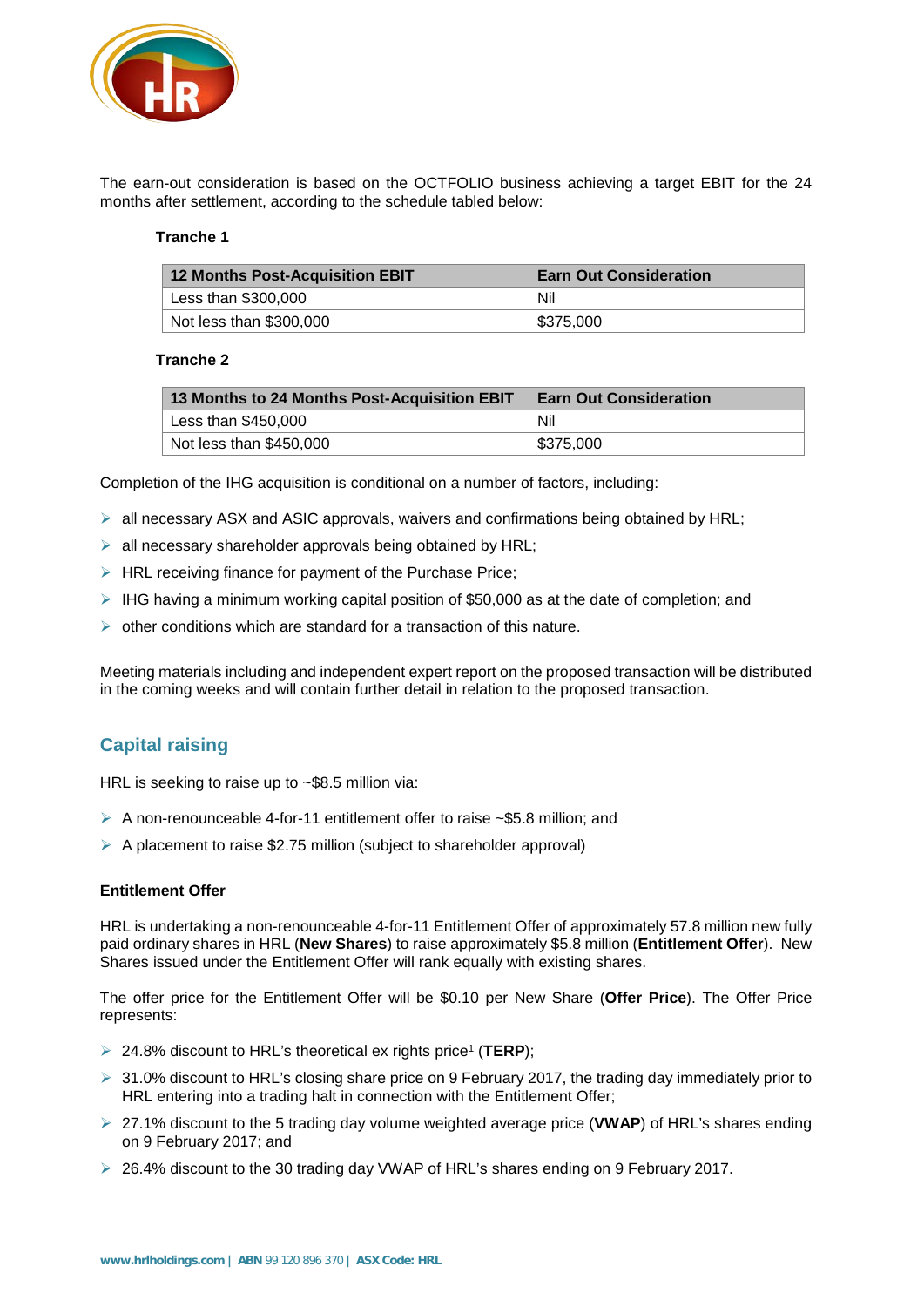

Under the Entitlement Offer, eligible shareholders will be able to subscribe for 4 New Share for every 11 existing shares held at 7.00pm (Sydney time) on 24 February 2017 (**Record Date**) at the Offer Price (**Entitlements**).

The Entitlement Offer is partially underwritten to \$5,000,000 by Canaccord Genuity (Australia) Limited.

As the Entitlements will be non-renounceable, they will not be tradeable on ASX or otherwise transferable. Shareholders will not receive any value for those Entitlements that they do not take up. Shareholders who are not eligible to receive Entitlements will not receive any value for the Entitlements they would have received had they been eligible.

HRL will notify shareholders as to whether they are eligible to participate in the Entitlement Offer. Eligible shareholders will receive an Offer Document including a personalised entitlement and acceptance form which will provide further details of how to participate in the Entitlement Offer.

Each of the OCTFOLIO Vendors has advised the Company that they will not participate in the Entitlement Offer.

#### **Placement**

HRL is also undertaking a Private Placement of \$2.75 million at the Offer Price (**Placement**), which has been fully subscribed for by the OCTFOLIO Vendors. The Placement will be subject to shareholder approval at an Extraordinary General Meeting (**EGM**) to be held on or about the 29 March 2017.

Canaccord Genuity (Australia) Limited (**Canaccord**) is acting as Lead Manager to the Entitlement Issue and Placement.

Canaccord was appointed as the Company's corporate advisor on 11 November 2016.

#### **Use of Funds**

The proceeds of the Entitlement Offer and Placement will be applied towards:

- > Acquisition of OCTFOLIO (\$2.75m);
- $\triangleright$  Acquisition of Morrison (\$3.75m);
- $\triangleright$  Debt repayment (\$1.20m):
- $\triangleright$  Costs of the offer (\$0.44m); and
- $\triangleright$  Working capital requirements (\$0.39m).